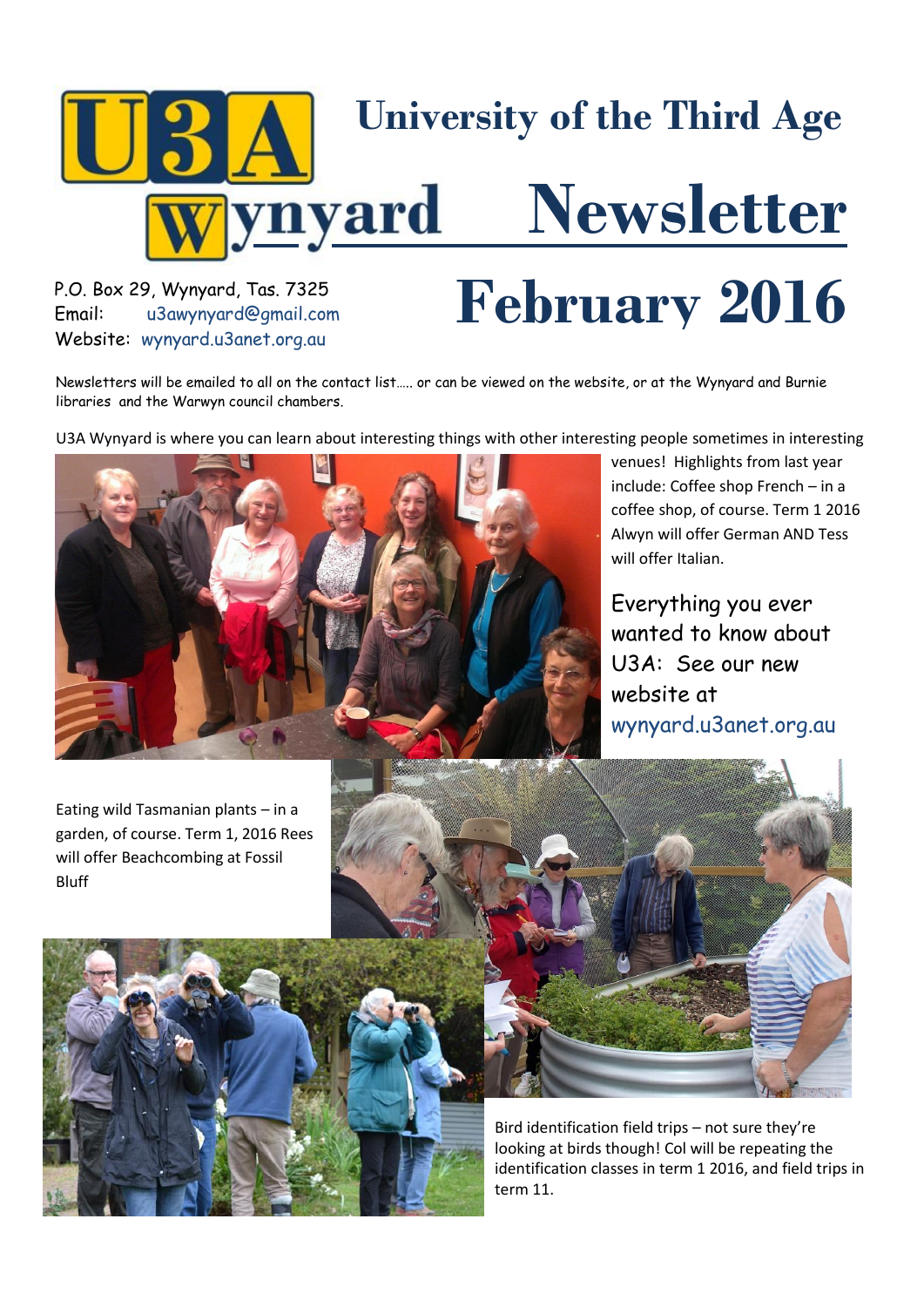U3A Wynyard is about to commence our second year. We had an enormously successful first year, and 2016 looks promising with a whole range of new classes, courses and tutors.

Is there anything you want to learn?

Is there anything you could share your skills in?

Contact the U3A committee o[n u3awynyard@gmail.com](mailto:u3awynyard@gmail.com) with your suggestions. U3A is informal, no exams, sharing of knowledge. Intended for learners over 50 who are no longer in full time employment, U3A is a volunteer organisation designed to cultivate community curiosity and learning.



#### **We're not ALL grey haired, you know!**

**How to join U3A and enrol in courses:** Full details will be found on our website at wynyard.u3anet.org.au. If you don't use the internet or would simply prefer to deal with a live person, just come along to one of our face-to-face sessions:

**Wednesday 17th February** 10:00–12:00 ArtsCape 45 Jackson Street **Friday 19th February** 2:00–4:00 Wynyard Library **Monday 22nd February** 11:00–3:00 Parish Hall St. Stephen's Anglican Church Dodgin Street

Everyone is welcome to attend our AGM – Monday  $22^{nd}$  February at 10am at St Stephen's Church hall, Dodgin St. All positions will become vacant – so we would love to see some new faces. Email for nominations forms or information.

Some hot favourites are being offered again in 2016….. Music, Serendipity, Drama…..and some amazing new subjects. Did you know your membership entitles you to attend as many sessions as you wish? Make the most of your membership, meet new people, learn new things.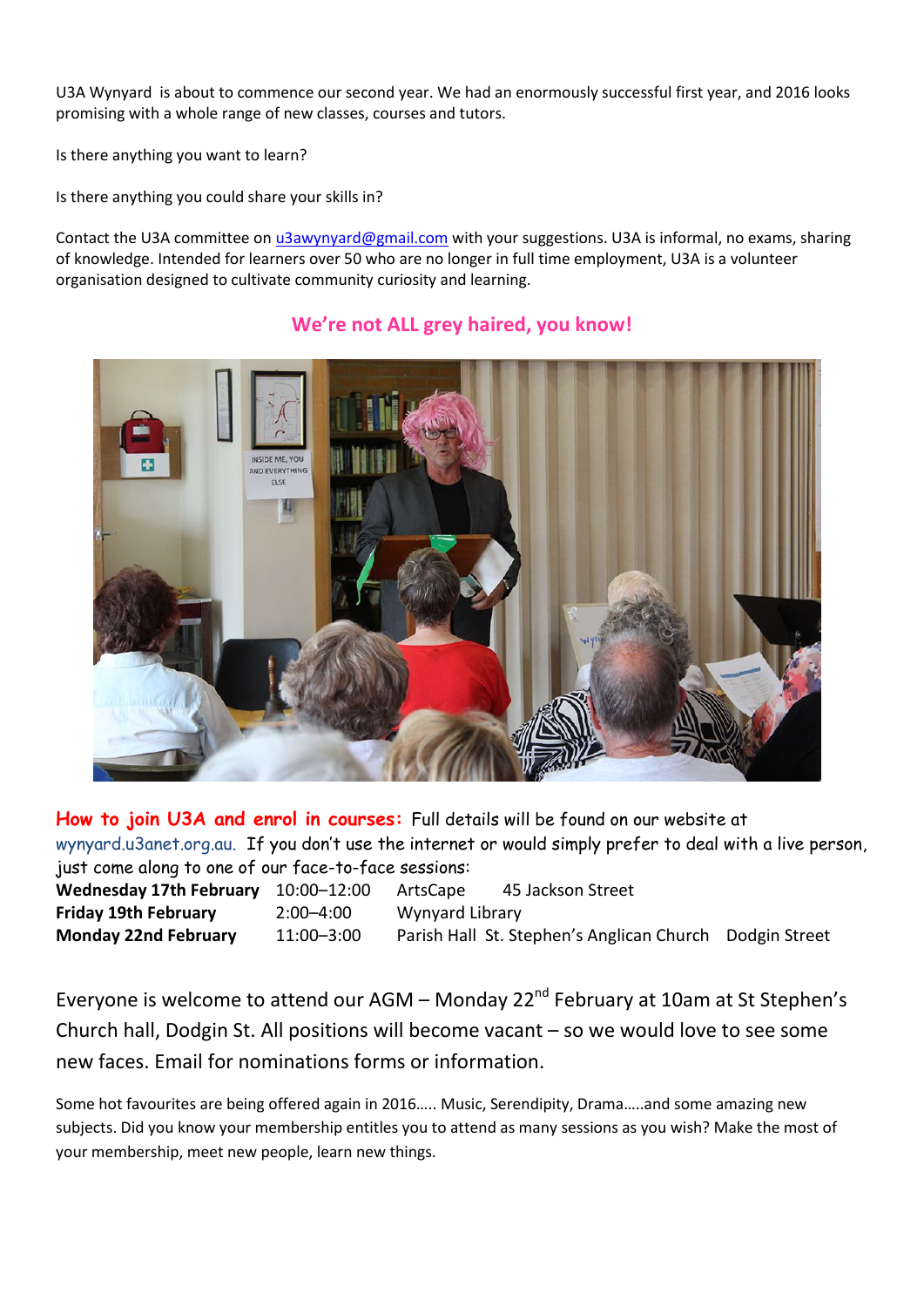

# **Summarised course descriptions at end of timetable – for full details go to the website.**

| Monday -                                                                  | Time -          | Dates -                                             | Duration (weeks)       |
|---------------------------------------------------------------------------|-----------------|-----------------------------------------------------|------------------------|
| Aerobics: An Introduction                                                 | $10:00 - 11:30$ | June 13                                             | $\mathbf 1$            |
| <b>Bird Identification for Beginners</b>                                  | $2:00 - 3:30$   | March 7, 14, 21                                     | 3                      |
| <b>Eco Spirituality</b>                                                   | $2:00 - 3:30$   | April 4, 11, 18, 25                                 | 4                      |
| Gin: Dutch Courage, Mothers' Ruin or the Cocktail Queen?                  | $2:00 - 3:30$   | June 20, 27                                         | $\overline{2}$         |
| Living with the Law in Tasmania                                           | $10:00 - 11:30$ | May 2, 9, 16, 23, 30, June 6, 13, 20, 27            | 9                      |
| Real Estate: How to Negotiate                                             | $10:00 - 11:30$ | March 7, 14, 21                                     | 3                      |
| Tuesday $-$                                                               | $Time -$        | Dates -                                             | Duration (weeks)       |
| A Musical Journey from<br>Europe to Tasmania                              | $10:00 - 12:00$ | Feb. 23, March 1, 8, 15 then Wed. March 30, April 6 | 6                      |
| Wednesday $-$                                                             | Time -          | Dates -                                             | Duration (weeks)       |
| Coffee Shop German                                                        | $2:00 - 3:00$   | March 16, 23, 30, April 6, 13, 20                   | 6                      |
| <b>Complain Constructively</b>                                            | $2:00 - 3:30$   | June 15, 22, 29                                     | 3                      |
| A Musical Journey from<br>Europe to Tasmania                              | $10:00 - 12:00$ | March 30, April 6                                   | (last 2 sessions of 6) |
| Serendipity: So Many Gods                                                 | $10:00 - 11:30$ | March 2                                             | $\mathbf 1$            |
| Serendipity: China - Beyond the<br><b>Tourist Bubble</b>                  | $10:00 - 11:30$ | March 9                                             | $\mathbf{1}$           |
| Serendipity: Dance of the Dragon                                          | $10:00 - 11:30$ | March 16                                            | $\mathbf{1}$           |
| Serendipity: Earthy Words                                                 | $10:00 - 11:30$ | March 23                                            | $\mathbf{1}$           |
| Serendipity: Beachcombing                                                 | $10:00 - 11:30$ | March 30                                            | $\mathbf{1}$           |
| Serendipity: Stopping the Rot                                             | $10:00 - 11:30$ | April 13                                            | $\mathbf{1}$           |
| Serendipity: Artistic Creativity -<br>Origins and Processes 10:00 - 11:30 |                 | May 4                                               | $\mathbf{1}$           |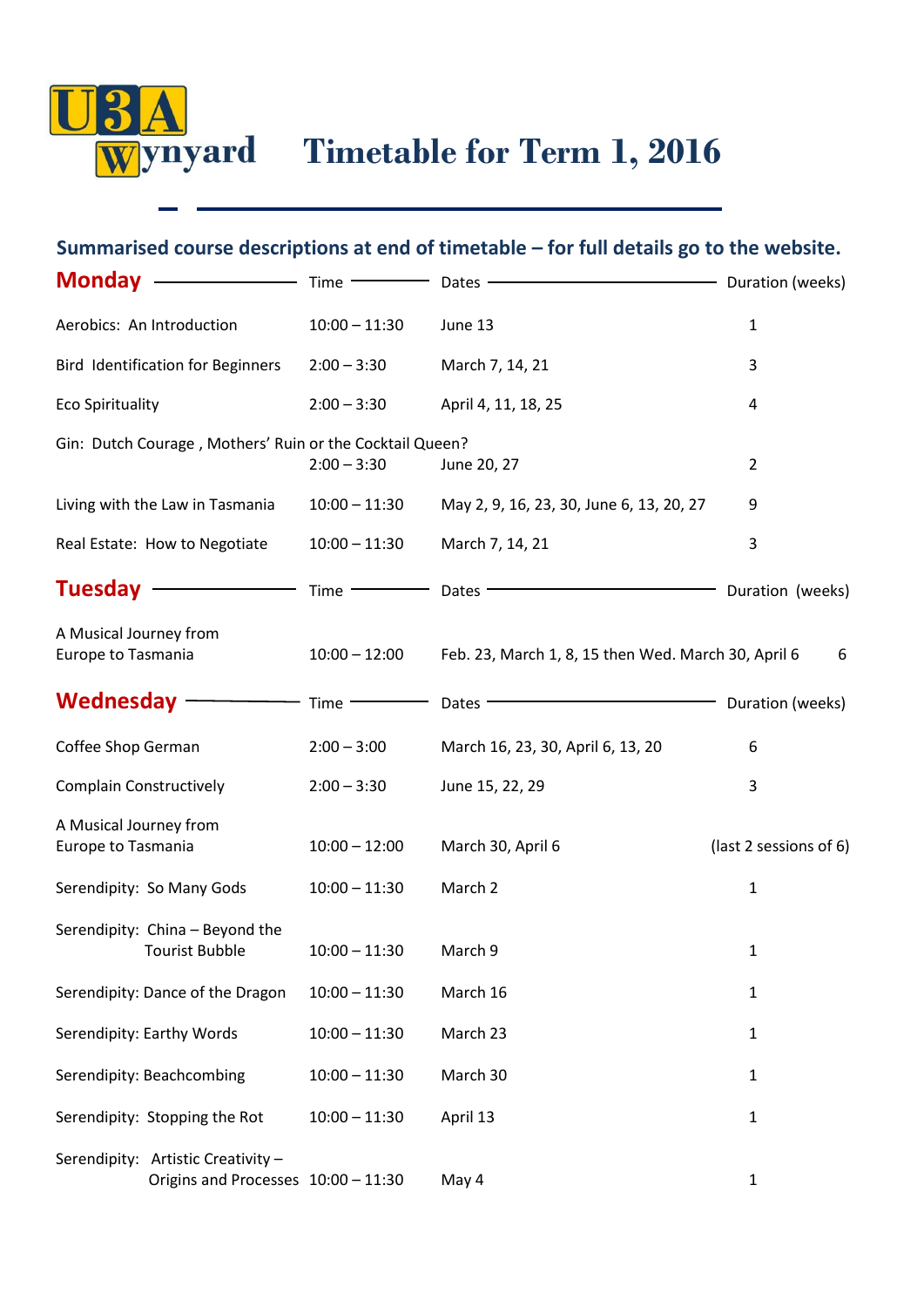|                               | Serendipity: Deep Down where<br>Sun Don't Shine | $10:00 - 11:30$ | June 8                               | $\mathbf{1}$     |
|-------------------------------|-------------------------------------------------|-----------------|--------------------------------------|------------------|
| Serendipity: Liquid Gold      |                                                 | TBA             | TBA - April or May                   | $\mathbf{1}$     |
| Telling It Like It Is         |                                                 | $2:00 - 4:30$   | May 4, 11, 18, 25, June 1            | 5                |
| <b>Train Your Memory</b>      |                                                 | $10:00 - 12:00$ | April 20, 27                         | $\overline{2}$   |
| Else: The Inside Story        | You, Me and Almost Everything                   | $10:00 - 11:30$ | May 11, 18, 25, Jun 1                | 4                |
|                               |                                                 |                 |                                      |                  |
| <b>Thursday</b>               |                                                 | Time            | Dates $-$                            | Duration (weeks) |
| The World's a Stage           |                                                 | $9:00 - 12:00$  | March 3, 10, 17, 21, April 7, 14, 21 | 7                |
| Italian for Fun               |                                                 | $2:00 - 4:00$   | May 5, 12, 19, 26, June 2, 9         | 6                |
| <b>Rock Words</b>             |                                                 | $2:00 - 4:00$   | June 16, 23                          | $\overline{2}$   |
| <b>Stretching for Seniors</b> |                                                 | $10:00 - 11:30$ | May 26, June 2 and 9                 | 3                |

# **Courses listed Alphabetically**

#### **Aerobics: An Introduction**

**When:** Monday June 13 (1 session), 10.00 – 11.30 am

**Where:** Anglican Church Hall, Dodgin Street

**Presenter:** De Salpietro

A 'come and try' one hour aerobics class for fit, active seniors wishing to try this popular form of exercise. We will cover exercises for the cardiovascular system, followed by strength and balance conditioning designed to invigorate and energise. Non-members are welcome to 'come and try' the session for \$3.00.

#### **Bird Identification for Beginners**

**Classroom Sessions When:** Monday March 7, 14, 21 (3 sessions), 2.00 – 3.30 pm **Where:** Artscape,45 Jackson St., Wynyard **Presenter:** Col Meyers

How to identify the birds you may see in your immediate environment. Basic bird anatomy, similarities and differences, and some tips for making identification and deciphering field guides.

#### **Coffee Shop German**

**When:** Wednesday March 16, 23, 30, April 6, 13, 20 (6 sessions), 2.00 – 3.00 pm **Where:** "Rumour Has It" Cafe, 23A Goldie St., Wynyard **When:**

**Alwyn Friedersdorff** Presenter:

This will be a very relaxed, *one hour* conversational type class where the learner will master the beginnings of communication, **Presenter:** sufficiently to be able to greet others, ask simple directions, do shopping, etc.. Written German will not be part of this course.

#### **Complain Constructively**

**When:** Wednesday June 15, 22, 29 (3 sessions), 2.00 – 3.30 pm **Where:** Uniting Church Hall, Dodgin Street **Presenter:** Alwyn Friedersdorff In three interactive one hour sessions, we will look at Super Communication Skills, how to complain constructively and learn

more about the skill of negotiation.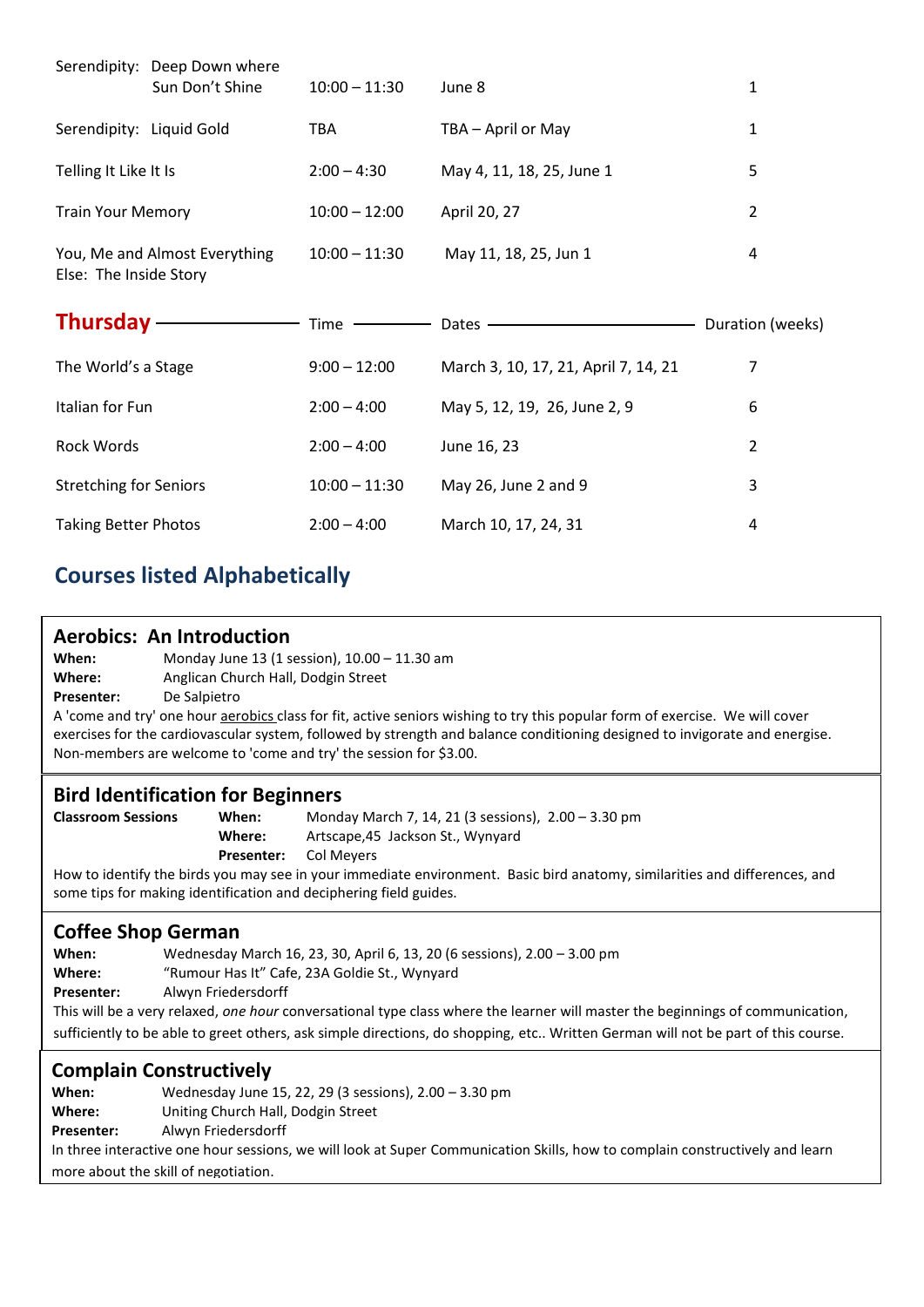#### **Eco-Spirituality**

**When:** Monday April 4, 11, 18, 25 (4 sessions), 2.00 – 3.30 pm

Where: Artscape, 45 Jackson St., Wynyard

**Presenter:** Tom Kingston

At a time when we are learning so much about the universe and the human race we are also facing an environmental crisis that

refuses to go away. These workshops will explore the writings of Thomas Berry whohas been referred to as a 'Cultural Historian', an 'Ecological Visionary', a 'Geologian and Cosmologist', an 'Eco-theologian'.

#### **Gin: Dutch Courage , Mothers' Ruin or the Cocktail Queen?**

**When:** Monday June 20, 27, (2 sessions), 2.00 – 3.30 pm **Where:** ArtsCape, 45 Jackson Street, Wynyard

**Presenter:** Dr Bert Shugg

A two session discussion including Gin as a Medicine, Gin and Power, Women and Gin and the Gin Renaissance. I will also discuss how Gin is made, how to taste Gin and aspects of the craft revival of Gin.

#### **Italian for Fun**

**When:** Thursday May 5, 12, 19, 26, June 2, 9 (6 sessions), 2.00 – 4.00 pm **Where:** Anglican Church Hall, Dodgin Street **Presenter:** Tessa Cirillo

Italian is a fun language. We will learn about Italian culture, Italy and its tourist attractions and history, foods, colours, how to count, tell the time, the weather etc. The main thing is to have some fun, laughter and enjoy learning a new language.

#### **Living with the Law in Tasmania**

**When:** Monday May 2, 9, 16, 23, 30, June 6, 13, 20, 27 (9 sessions), 10.00 – 11.30 am **Where:** ArtsCape, 45 Jackson Street

Presenter: Brendan Pentony

A course designed not to convert participants into lawyers but to raise consciousness about an important feature of everyday life. It will provide an outline of the law that touches their daily lives. The presenter will not be providing legal advice but participants will be encouraged to ask the questions that generate discussion.

#### **A Musical Journey from Europe to Australia**

**When:** Tuesday February 23, March 1, 8, 15. Wednesday March 30, April 6 (6 sessions), 10.00 – 12.00 **Where:** Uniting Church Hall, Dodgin Street

**Presenter:** Maree Cole, Philip Nicholas

The Musical Journey will start in Spain in the early 16th century through England then moving to Italy and the early baroque in the 17th century, journeying through Europe to European style music with Australian themes and sounds through to the weird and wonderful contemporary Australian Classics which often include indigenous instrumentation.

#### **Real estate: How to Negotiate**

**When:** Monday March 7, 14, 21 (3 sessions), 10.00 – 11.30 am Where: Artscape, 45 Jackson St., Wynyard **Presenter:** Leigh Barrenger How to sell your home for the best price and how to choose your agent.

#### **Rock Words**

**When:** Thursday June 16, 23 (2 sessions), 2.00 – 4.00 pm **Where:** Anglican Church Hall, Dodgin Street **Presenter:** Jo Crothers This course will continue to explore in detail the geological prefixes, suffixes, analogies, metaphors and similes that can help to

illuminate complex geological concepts.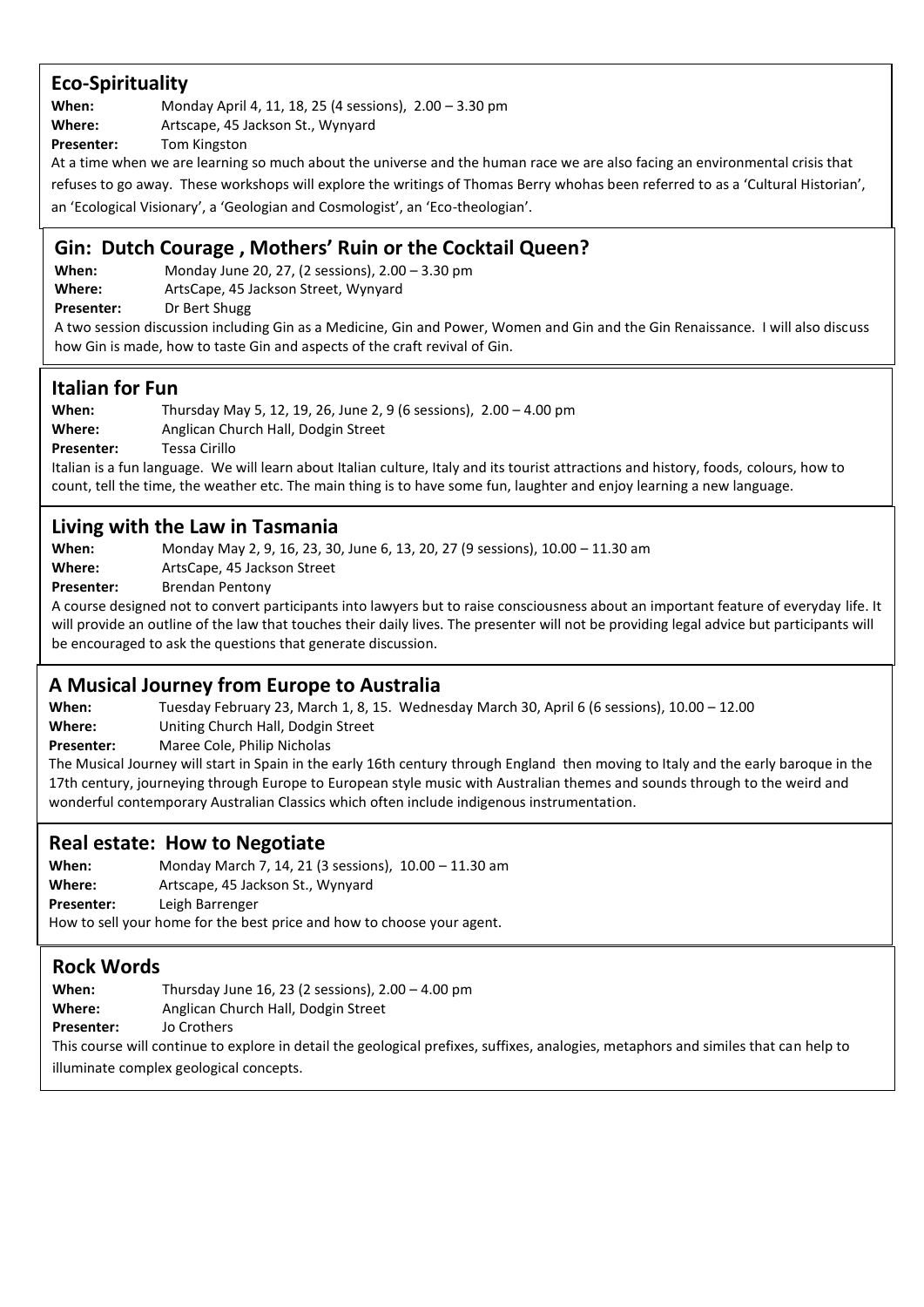### **Serendipity**

*A Pleasant Surprise* or *Happy Accident*. According to a Persian fairy tale, the three Princes of Serendip were "always making discoveries, by accidents and sagacity, of things which they were not in quest of." (Horace Walpole)

An eclectic and random collection of informal talks on intriguing topics. Pick the ones that pique your interest. To avoid disappointment, we would prefer you to pre-register as for other courses. (Some courses have a maximum).

| Where:       | Uniting Church Hall, Dodgin Street (unless otherwise stated) |              |                 |  |
|--------------|--------------------------------------------------------------|--------------|-----------------|--|
| Wed. March 2 | $10.00$ am                                                   | So Many Gods | Mervyn Mitchell |  |

A photographic tour through Muslim Kashmir, Buddhist Ladakh (high in the Himalayas), Sikh Amritsar and Hindu Varanasi and Rajasthan. Mervyn is a keen photographer who loves to backpack in India, the last time being Jan. – Feb. 2016.

**Wed. March 9 10.00 am China: Beyond the Tourist Bubble** Fleur Fallon Insights into ordinary life in China. Changes in people's expectations and daily habits. Introducing thedramatic changes in ordinary life; money, mobile & on-line communications, shopping, transport, education, health, food, housing, careers, romance, family etc.

**Wed. March 16 10.00 am Dance of the Dragon De Salpietro** De Salpietro The 'Dance of the Dragon' is an 'on-the-spot' movement sequence performed with a 'chi ball', which will be provided for your session. This dance is practiced by Chinese people to improve health and mobility by massaging internal organs and creating space in the body so they have room to do their work. Suitable for the fit and the unfit.

Understanding word meanings can help to simplify the geological complexities of our world. **Wed. March 30 10.00 am Beachcombing** Rees Campbell

Come and explore the treasures of our coast from rock pools to high tide. Uncover the mysterious creatures hidden in tidal pools, within shells, under rocks or washed up in the sea wrack.

**\*\*\*Meet at Fossil Bluff car park at 10.00 am and wear footwear which can get wet as we poke about at low tide.**

**Wed. April 13 10.00 am Stopping the Rot** Hilary Wright We almost all save articles for various reasons, sentimentality, value or just for the future. What do we know of the past and from it what can/should be saved - how to save it and importantly - why do we?

**Wed. May 4 10.00 am Artistic Creativity – origins and processes** Con Rhee Questions, questions. Where does creativity originate? Inherent or learned? Character traits? What is the difference between problem solving, inventiveness & artistic expression? What is the spectrum of artistic creativity? What processes go on in the mind of a visual artist? Is visual art an intended dialogue or a monologue? And so on.

**Wed June 8 10.00 am Deep Down where the Sun Don't Shine** Mervyn Mitchell A richly illustrated introduction to the science of caves (speleology) as shown through the exploration and mapping of deep caves (some flooded, some frozen, some vast, some fabulously decorated) in British Columbia's beautiful basement.

**April or May Liquid Gold Liquid Gold Mervyn Mitchell** The art and craft of cider making. This will be hands-on, so wear old clothes. **To be scheduled at Sisters Beach when the apples are picked and ready to process. Registrants will be informed of the date and time by email or phone. 62 Irby Bvd., Sisters Beach 6445 1168**

**Wed. March 23 10.00 am Earthy Words** Jo Crothers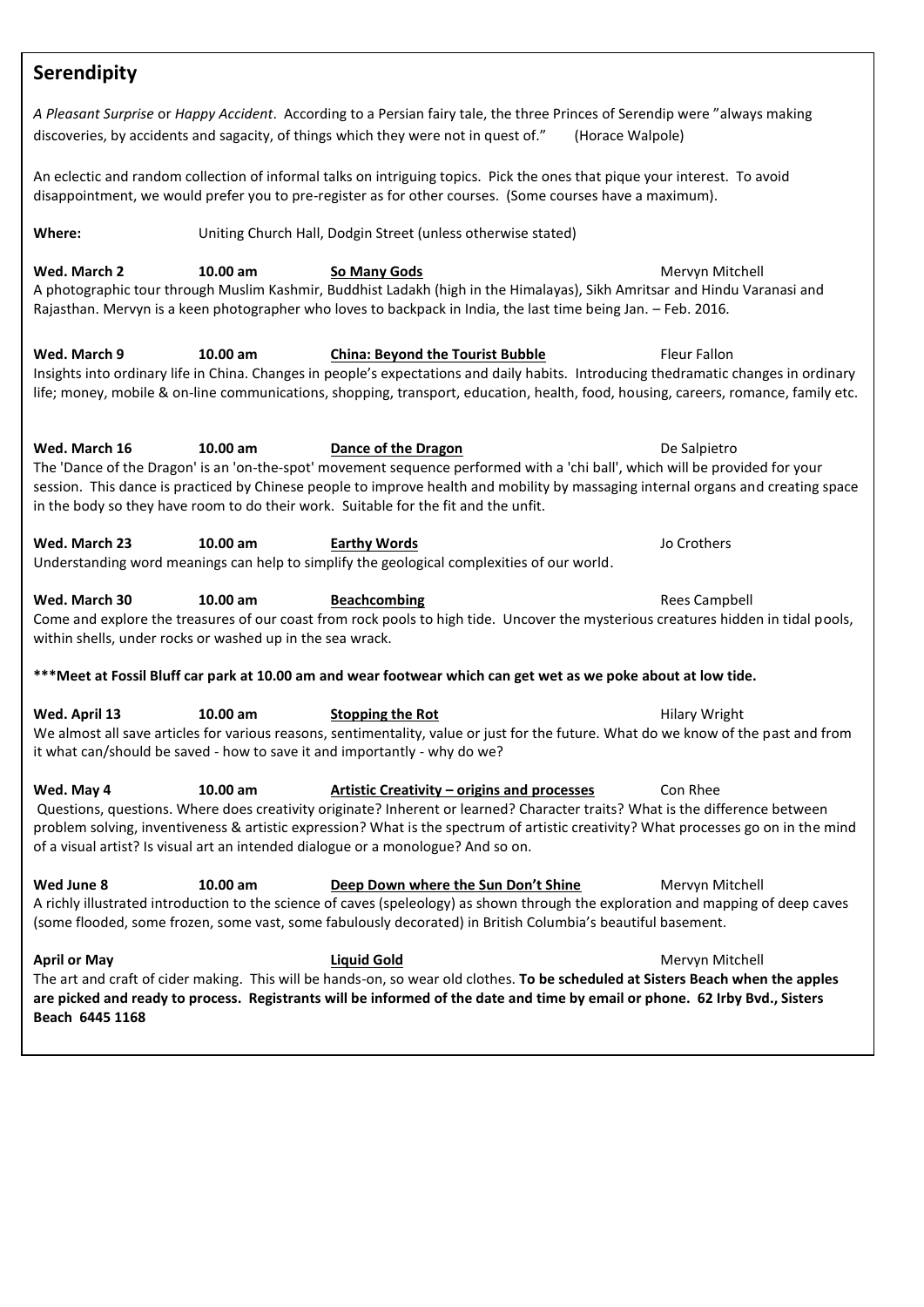#### **Stretching for Seniors**

**When:** Thursday May 26, June 2 and 9 (3 sessions), 10:00 – 11:30 am **Where:** Anglican Church Hall, Dodgin Street

**Presenter:** De Salpietro

A gentle but invigorating course to improve the mobility of your joints. Get rid of that 'tight feeling' and increase your range of motion. Some movements are performed standing, and some sitting, but there is no need to stand if you don't want to.

#### **Taking Better Photos**

**When:** Thursday March 10, 17, 24 (3 sessions), 2.00 – 4.00 pm

**Field Trip:** Thursday March 31 (half day) Time and place to be arranged at first meeting

**Where:** Anglican Church Hall, Dodgin Street

**Presenters:** Ian Hubble assisted by members of Wynyard Camera Club

Better understand your camera as you learn to take better photographs. Each session to cover photographic principles, hands-on practice and review. (Maximum participants: 12) **Bring:** Camera, pen and paper

#### **Telling It Like It Is: Drawn to Wynyard - A Life Writing Project**

**When:** Wednesday May 4, 11, 18, 25, June 1 (5 sessions), 2.00 – 4.30 pm **Where:** Uniting Church Hall, Dodgin Street Presenter: Fleur Fallon

**We can create a book of our shared stories together - newcomers to Waratah-Wynyard, AND those with long roots in this region** 

**- in a gentle, safe environment.** Writing is deeply personal. You don't have to be good at spelling or grammar, just tell it like it is as .

#### **The World's a Stage**

**When:** Thursday March 3, 10, 17, 31, April 7, 14, 21 (7 sessions), 9.30 – 12.00 **Where:** Anglican Church Hall, Dodgin Street **Presenter:** Alan Wright This is a hands-on course about enjoying plays, TV and the theatre in general, including some play-writing, acting and directing -

and possibly culminating in one or more mini-performances. Suitable for anyone, whether beginner or repeater, with the first class being a brief revision of last year, before moving on in some new (and very exciting!) directions.

**Requirements** \* a lined A4pad and pens in different colours \* comfortable clothing and 'practical' footwear are suggested

#### **Train Your Memory**

.

**When: Wednesday** April 20, 27 (2 sessions), 10.00 – 12.00

**Where:** Uniting Church Hall, Dodgin Street

**Presenter:** Rees Campbell

Make your memory work for you by learning:

- \* How, why and what our brain remembers. \* Different types and stages of memory
- \* Major strategies to improve your memory \* Explore some practical activities to take away with you.

## **You, Me and Almost Everything Else: The Inside Story**

**When:** Wednesday May 11, 18, 25, June 1 (4 sessions), 10.00 – 11.30 am

**Where:** ArtsCape, 45 Jackson Street

Presenter: Mervyn Mitchell

A light-hearted, non-mathematical exploration of the stuff from which our universe is made, starting with the smallest particles, beyond the reach of any microscope, and moving up through atoms and molecules to you and me, to the rocks beneath us, the atmosphere above and the hearts of stars. Chemistry is exciting, sexy, fascinating and explains so much about us and the universe we call our home. How could you not want to learn about such things?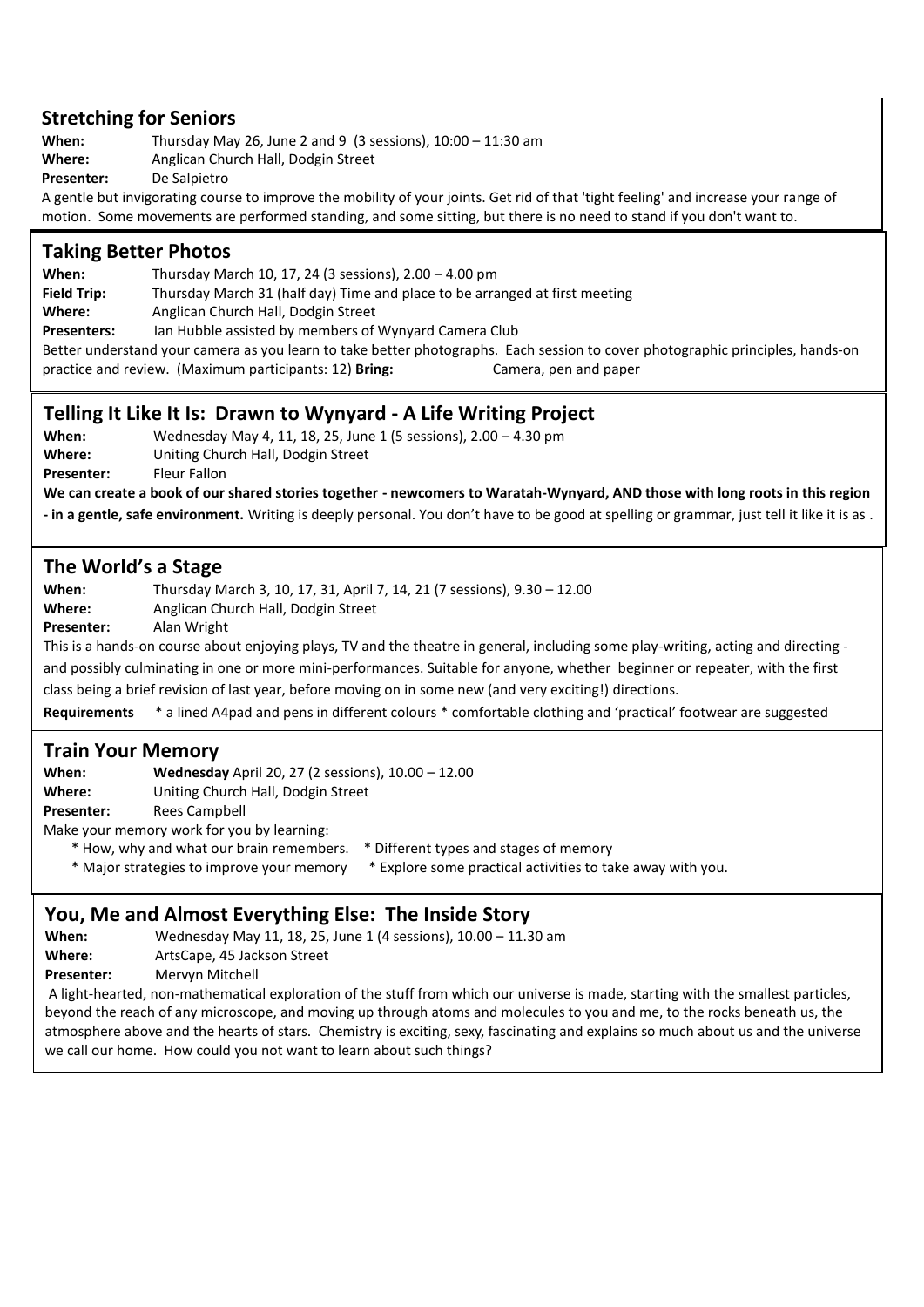

| Membership application form.                                                                                                                                                                                                                                                                          | One form per person.                 |       |
|-------------------------------------------------------------------------------------------------------------------------------------------------------------------------------------------------------------------------------------------------------------------------------------------------------|--------------------------------------|-------|
|                                                                                                                                                                                                                                                                                                       |                                      |       |
|                                                                                                                                                                                                                                                                                                       |                                      |       |
|                                                                                                                                                                                                                                                                                                       |                                      |       |
|                                                                                                                                                                                                                                                                                                       |                                      |       |
| $GENDER: (tick)$ male $\vert$                                                                                                                                                                                                                                                                         | $f$ emale $ $                        | other |
| FIRST LANGUAGE: ______________________OTHER LANGUAGES: _________________________                                                                                                                                                                                                                      |                                      |       |
| FEES: (tick)                                                                                                                                                                                                                                                                                          |                                      |       |
| Individual: \$30 per term                                                                                                                                                                                                                                                                             | or \$50 per year (January-December)  |       |
| Couple: $$50$ per term $  \cdot  $                                                                                                                                                                                                                                                                    | or \$75 per year $\vert \quad \vert$ |       |
| Fees may be paid by EFT, or cheque. Cash will be accepted by arrangement.<br>Cheque to P.O. Box 29, Wynyard, Tas. 7325<br>EFT - Bank: CBA, Wynyard BSB: 067010 Ac: 1006 8342 Please supply your full name                                                                                             |                                      |       |
| Privacy Policy U3A Wynyard<br>U3A collects personal information from members to enable us to deliver an efficient service to members. The information<br>collected is managed solely by U3A Wynyard and will only be used for organisational, emergency, insurance, and grant<br>submission purposes. |                                      |       |
| <b>Applicant's signature:</b>                                                                                                                                                                                                                                                                         | Date:                                |       |
|                                                                                                                                                                                                                                                                                                       |                                      |       |

| Office Use Only | ID no: | Receipt No: | Date joined: |
|-----------------|--------|-------------|--------------|
|                 |        |             |              |

Revised: Dec. 2015